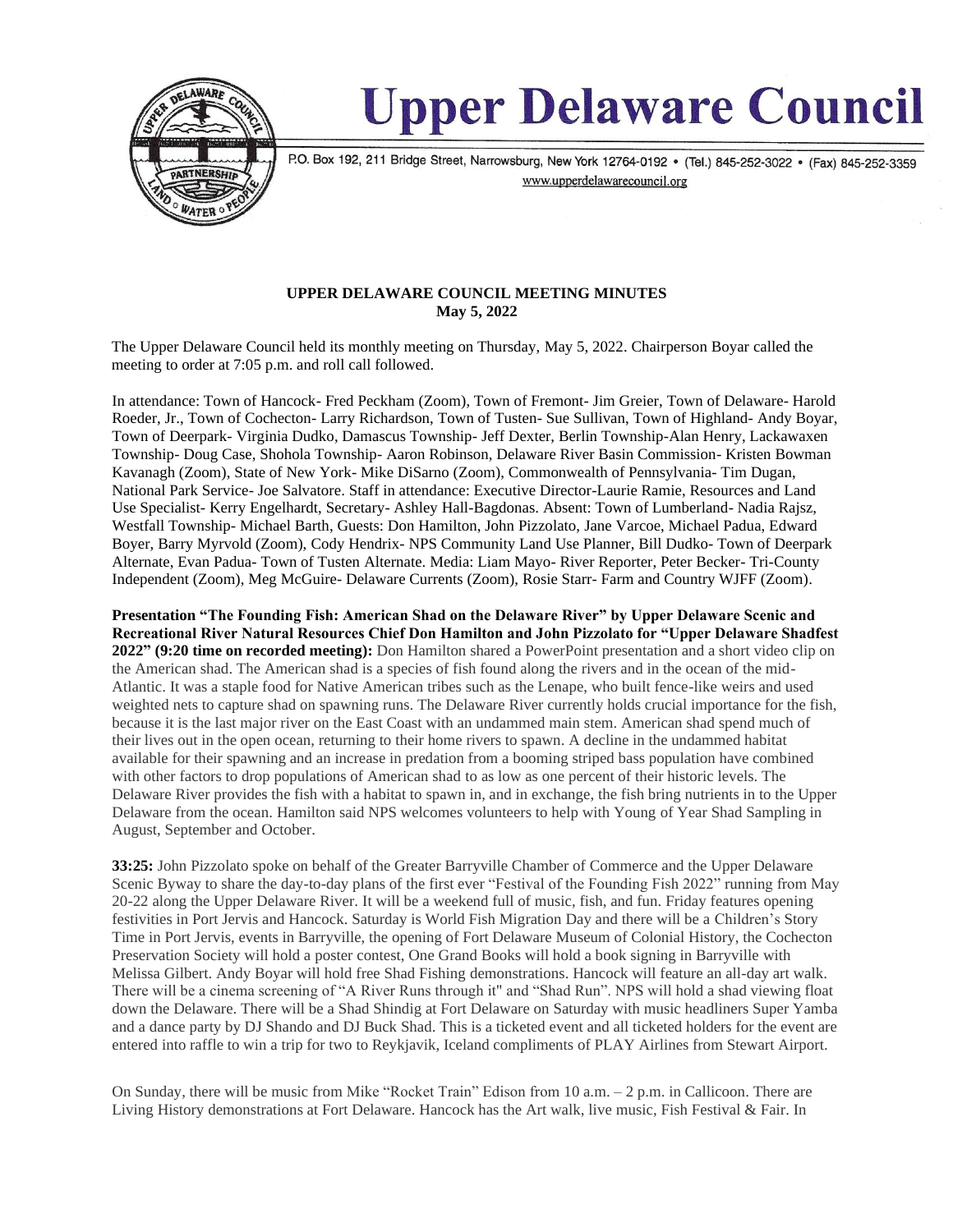Narrowsburg from 6-10 is End of The Shad Run Disco with music headliners Say She She. For a full list of events check out festivalofthefoundingfish.com. He districbuted posters, postcards, and Fort Delaware brochures.

**Approval of April 7 th Meeting Minutes (48:30):** A motion by Henry seconded by Robinson, to approve the April 7<sup>th</sup>, 2022 meeting minutes carried.

## **Public Comment on the Agenda**: None.

**Committee Reports:** There were no questions regarding the following meetings: Water Use/Resource Management April 19<sup>th</sup> (Ginny Dudko); Project Review April 26<sup>th</sup> (Larry Richardson); and Operations; April 26<sup>th</sup> (Andy Boyar)

#### **Status Reports**

**Delaware River Basin Commission (49:00):** Bowman Kavanagh reported that the Hydrologic report and meeting notices can be found a[t https://www.state.nj.us/drbc/meetings/](https://www.state.nj.us/drbc/meetings/) Next week on 5/11 at 1:30 p.m. is their 2<sup>nd</sup> Quarter Public Hearing. On 6/8 is the 2<sup>nd</sup> Quarter Business meeting. They will have in-person/hybrid meetings in Wilmington, DE.

**NYS Dept. of Environmental Conservation (50:00:** DiSarno provided a report after the meeting due to preliminary audio difficulties. He reported that he accepted a new job in Western New York and will be starting 5/23. Therefore, 5/5 will have been his last UDC meeting. DiSarno will now be working out of our DEC office in Avon, NY. Both Jeff Rider and Kelly Turturro have already discussed this and a new DEC representative will be present at next month's meeting. It's still undecided who the next representative will be. For any access or fisheries related issues, please contact Ryan Coulter [\(ryan.coulter@dec.ny.gov\)](mailto:ryan.coulter@dec.ny.gov) or Bobby Adams [\(robert.adams@dec.ny.gov\)](mailto:robert.adams@dec.ny.gov).

Many of their Stocked and Stocked Extended reaches on the Delaware River tributaries have been stocked. This includes the Neversink River, Callicoon Creek, EB and NB Callicoon Creeks, Halfway Brook, Beaver Brook, Willowemoc Creek, Little Beaverkill and the Beaver Kill. The Stocked Extended reaches will receive additional stockings throughout May. For additional information, such as the location of the stocked reaches, stocking dates, regulations and access, view the Trout Stream Interactive Map at: [https://www.dec.ny.gov/outdoor/122444.html.](https://www.dec.ny.gov/outdoor/122444.html) The spring stocking list can also be viewed at: [https://www.dec.ny.gov/outdoor/23285.html.](https://www.dec.ny.gov/outdoor/23285.html)

Fishing regulations guides have finally been printed and can be found at Town Halls, sporting goods stores and anywhere else that sells fishing licenses.

They've submitted work requests for the Narrowsburg and Skinners Falls access sites to clean up the sediment which was deposited during recent high-water events. Their Operations crew is overworked, but will hopefully get to these soon. DiSarno submitted this as high priority, saying hopefully, they will be completed shortly.

**PA Department of Conservation & Natural Resources (54:50):** Dugan said their Spring fire season has been active in PA. They did have a pretty good amount of precipitation in April but over the last three weeks it dried out. The Northeastern part of PA had a pretty active Spring fire season so far. They started to get rain over the last weekend, bugs are bursting, and the forest floor is greening up.

Spongy Moth (fka Gypsy Moth) will be a spray program this year in PA only on state land. As it relates to the Upper Delaware there are only 1,400 acres in central Pike County on state land. Most of the heavy damage last year was in Central PA. Dugan said as oak leaves are emerging, when they're over an inch or 2 inches long you'll start to see potential "shotgunning", once those leaves are two inches in size and up to full grown. Dugan said they hope to get some cool, wet weather, with ambient moisture that allows the now naturally propagating virus and bacteria that are natural controls to be available in the environment. Dugan said a cool, wet Spring is a forester's dream because that means no fires and a decrease of Spongy moths.

Dudko asked a question about the Avian Flu. Dugan said he's not fully up to speed but did say that it was moving from South to North with migratory birds. Delaware, Maryland, and Pennsylvania all had incidences in succession. Dugan said he would look for a current Department of Agriculture press release to circulate for information.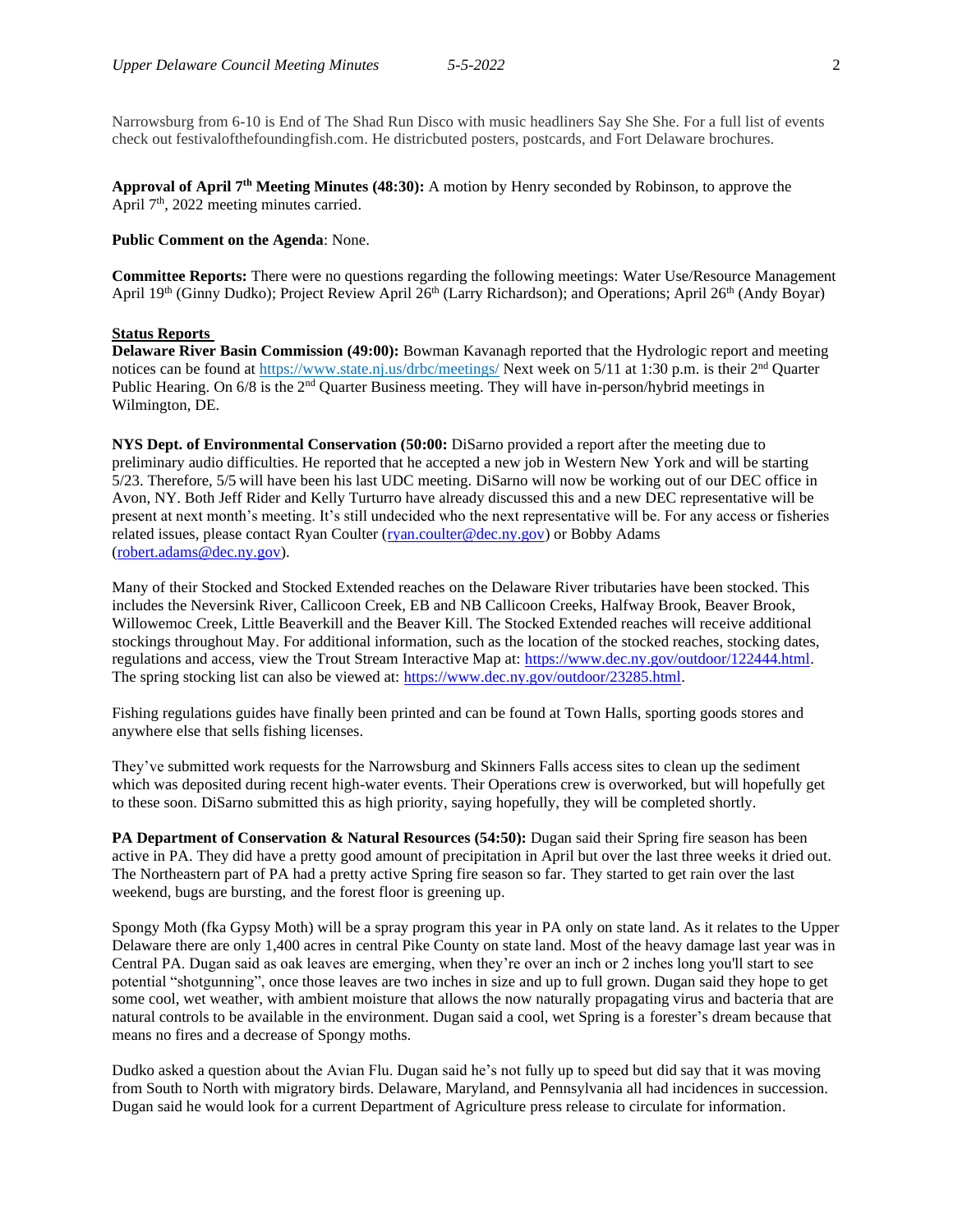**National Park Service-Upper Delaware (64:28):** Superintendent Salvatore thanked Ramie for allowing NPS to use the office last Friday for the Annual Water Safety Meeting. There was a great turnout between UDC, the NPS, the National Canoe Safety Patrol (NCSP) and several liveries. The timing was really good because NCSP had just had their training. He also thanked UDC for organizing the 2<sup>nd</sup> Annual Upper Delaware Litter Sweep. NPS took a half day with service. Dexter sent a great picture of NPS staff member Jamie Myers looking like Spiderman as she climbed up a hill utilizing a rope Dexter had for safety.

Salvatore said they held Canal Days which were really cool and there was a great turnout of fourth graders. He apologized for missing the last meeting as he was attending Law Enforcement training in Georgia at the time. NPS submitted their Fiscal Year Plan to the UDC and Ramie will distribute that to members for comments.

Lauren Hauptman, their Cultural Resources Manager, was working remotely for a while and just accepted another job at Rocky Mountain National Park. They are aggressively recruiting for the Cultural Resources Manager. Salvatore decided to reorganize and Don Hamilton will be in charge of the Cultural and Natural Resources. Most of their seasonal staff and interns are on board. They are still waiting for their seasonal law enforcement. They are working on a Water Safety video that is trilingual. They found there are not only a lot of Spanish speaking folks coming to the river but also a lot of Russian speaking folks.

Between June and October there will be more water releases in the Upper Delaware so reservoir repair work can be done. Hamilton said it's going to be a significantly greater amount of water: 1500 cfs from Cannonsville and 700 at Pepacton.

Salvatore had a meeting a few weeks ago with the Delaware Tribal Nation president. She was in town at a meeting in Milford. He would like to see partnership in getting all of the tribes associated with this park unit together. She is going to try to help him for a fall program. He's reached out to Regional about funding.

Two weeks ago, NPS Director, Chuck Sams was touring the Delaware Water Gap for National Public Lands Day and also because the park put in for a lot of the Great American Outdoors Act legislation funding. Sams came to look at their deferred maintence and buildings, and had dinner with several Superintendents.

**UDC Executive Director's Report (75:30):** Boyar and Ramie included in the packet a paragraph they drafted that attempts to describe the UDC's purpose and scope. This would be used for public outreach materials. Its goal is to answer the question: "Who are they and what do they do?" Ramie said, as you know from the long debate we had during the strategic planning workshop for our 5-Year Plan, that's not easy to do. This incorporates the new mission statement that came out of that process and expands on it. Roeder suggested adding, "Established by an Act of Congress". They asked the committee to review the draft and offer comments before the next Operations Committee meeting on 5/24 where it will be finalized.

After our 2/22 meeting with Congressman Mondaire Jones here in which he introduced himself as the river valley's potential new U.S. Representative, it turns out that New York's Court of Appeals struck down the redistricting maps as "procedurally unconstitutional" on 4/29. So now the Congressional and State Senate maps go back to the drawing board, and the scheduling of primary races will be affected. Also in the political realm, Jeff Dexter was the first person to bring to Ramie's attention the breaking news on Tuesday that Congressman Antonio Delgado has been chosen by Governor Kathy Hochul to serve as the state's new lieutenant governor. He is expected to take office this month to replace former Lt. Gov. Brian Benjamin who resigned after his arrest on bribery charges, then he will need to run in the next election to keep the position. Rep. Delgado was elected in 2018 to represent the 19th District which includes all of the NY river communities except in Orange County. The governor is expected to call a special election to replace his vacancy. We will be on standby to see how this all shakes out, but having someone who is actively familiar with the Upper Delaware River and our issues in the Executive Branch could be helpful to our cause. A motion by Sullivan, seconded by Robinson, for the UDC to send a congratulatory letter to Rep. Delgado caried.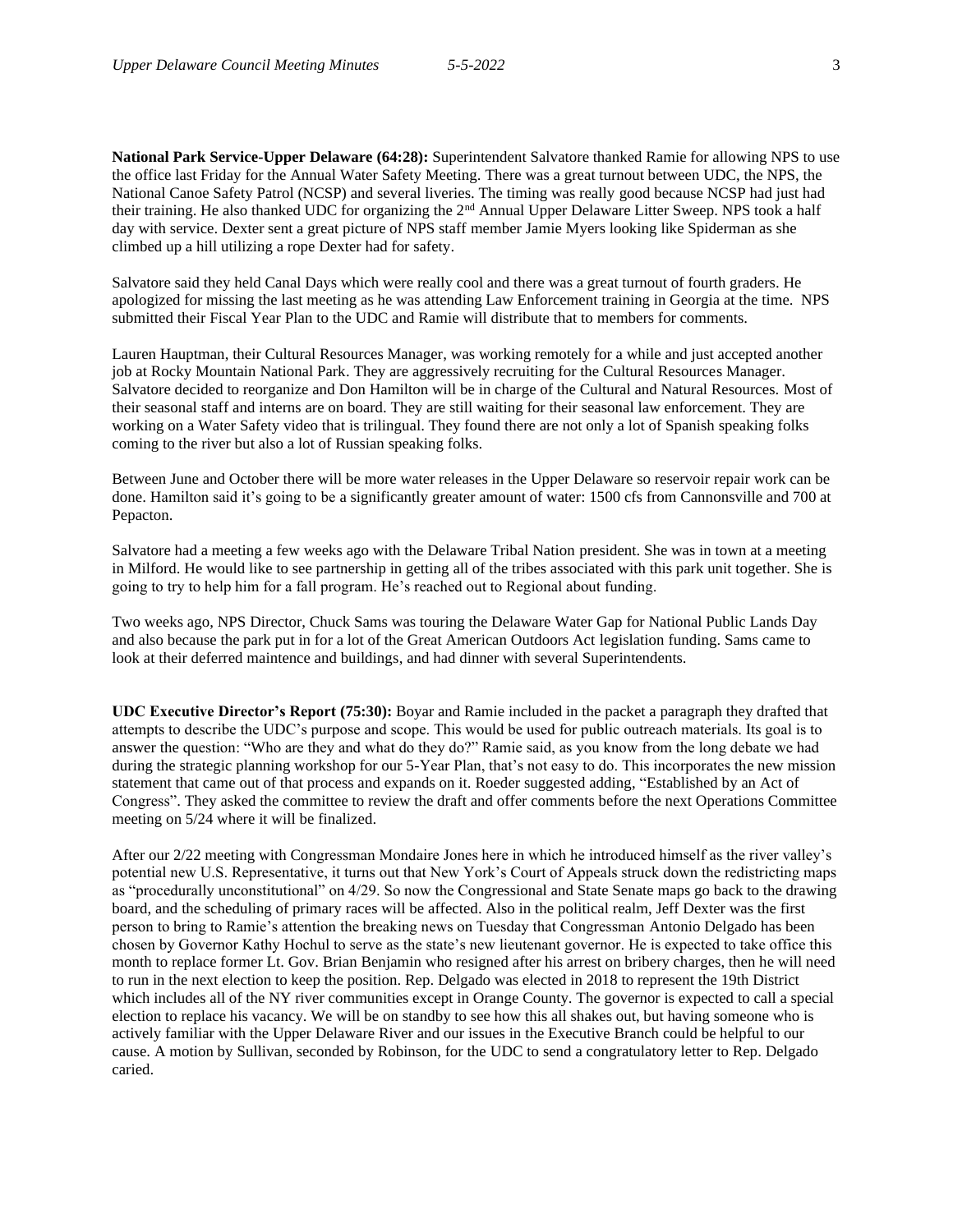After we shared the news last month about the short-term closure of the Cochecton-Damascus Bridge for construction work on the weekends of 4/9 and 4/16, it got rained out both times. The bridge was closed to traffic on the 4/23 weekend and Ramie hasn't heard any further updates. The annual meeting of the NY-PA Joint Interstate Bridge Commission is coming up on 5/25 however, at which reports will be given on all 10 Upper Delaware River crossings.

Please see the May calendar of meetings, activities, and deadlines in your packets. Personnel Subcommittee will meet with Engelhardt on 5/24. Wear Your PFD to Work Day is 5/20. The June 2 UDC presentation will be by Port Jervis-based historian Frank Salvati on "History of the Lenape in the Upper Delaware River Valley".

Ramie said we want to wish NPS UPDE Cultural Resource Program Manager Lauren Hauptman well after she notified us on 4/22 about accepting that new position at Rocky Mountain National Park that began last week. Lauren was very proactive in working on the oral history project, advocating for our historic bridges, helping communities with their historic needs, cataloging museum collections, renaming the Corwin Farm to the historically accurate Cowen Farm, and helping to secure the \$50,000 project to update the Delaware & Hudson Canal's National Register of Historic Places listing, besides being a genuinely nice person. She did offer to help with any transitional needs since her Park Service email will remain the same.

Secondly, we received a hand-written letter she displayed addressed to: UPPER DELAWARE SCENIC AND RECREATIONAL RIVER, P.O. BOX C, NARROWSBURG that came from a Mary Yoder from Peach Bottom, PA. It says, "Dear Gentlemen and Sirs, I am interested in one of your brochures of Upper Delewere (sp) scenic and recreation river. We are doing this is an English lesson at school. Please send soon. Some of the others have been getting some brochures recently. We think it's interesting. Sincerely yours, Mary Yoder" That P.O. Box C was the NPS address about 2 decades ago but they were right to put it in our UDC box. Ramie said she was more than happy to mail Mary a bunch of our Upper Delaware brochures. We hope that she shares them with her classmates and aces this assignment.

#### **New Business**

**Draft Resolution 2022-05: Approving 2022 River Clean-up Grant Applications (88:00)**: A Motion by Henry seconded by Greier to approve the two 2022 River Clean-up Grant applications for the Town of Deerpark (\$3,331.13) and the Town of Lumberland (\$1,100.00) carried.

**Draft Letter to NPS: UDC 2022-007: Narrowsburg Union Daycare Special Use Permit, Town of Tusten, Substantial Conformance Recommendation (88:45):** A Motion by Henry seconded by Robinson to approve the substantial conformance recombination draft letter to NPS regarding UDC 2022-007: Narrowsburg Union Daycare Special Use carried unanimously.

**NYS DEC Conceptual Site Plan for Long Eddy River Access (91:35):** Ramie displayed photos of the existing conditions at access. The board referred further business on the NYS DEC site plan for spatial improvements to the Long Eddy River Access to the Project Review Committee. The full discussion can be found on recording.

**Other:** None.

## **Old Business**

**Status of Resolutions to Support UDC Funding: (115:50**): Ramie reported that we await resolutions to support permanent UDC state funding from Lackawaxen and Cochecton. Once they are received, we will package them to send both to the respective governors of PA and NY by certified mail with a UDC cover letter.

**Annual Upper Delaware Litter Sweep Report (117:30):** Hall-Bagdonas said the Second Annual Upper Delaware Litter Sweep was a great success thanks to all of the sponsors, a wonderful community, partners and Litter Leaders many of which were UDC members and staff. Thank you to our contacts at Mike Pries, Keep Pennsylvania Beautiful, PennDOT & NYDOT for helping secure all necessary safety documents and answering any questions.

We had 20 official cleanup events throughout our 15 NY towns and PA townships paralleling the river. There were unofficial cleanups also. Nearly 350 volunteers picked up litter throughout the corridor. Thank you to many of the local papers that publicized the event. We were able to utilize our 2021 Sullivan Renaissance grant-funded Litter